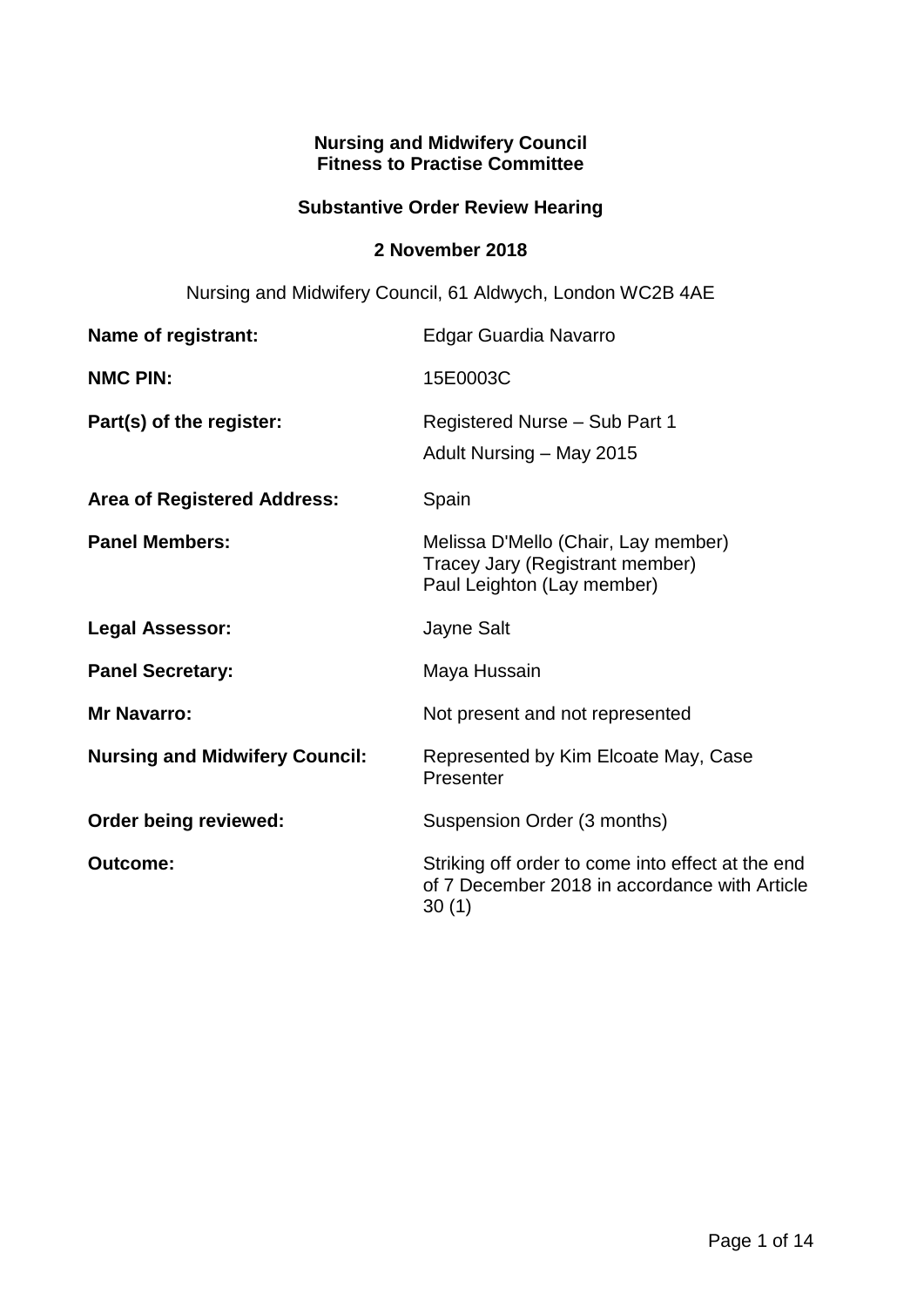# **Service of Notice of Hearing:**

The panel was informed at the start of this hearing that Mr Navarro was not in attendance, nor was he represented in his absence.

The panel was informed that the notice of this hearing was sent to Mr Navarro on 1 October 2018 by international recorded delivery and airmail to his registered address. The track and trace stated that this was not delivered because the address was not recognised. Mr Navarro's change of address from his UK address to his Spanish address was confirmed on 3 August 2016. However since 24 May 2017 all NMC correspondence to Mr Navarro has been returned.

The panel accepted the advice of the legal assessor.

In the light of the information available the panel was satisfied that notice had been served in accordance with Rules 11 and 34 of The Nursing and Midwifery Council (Fitness to Practise) Rules Order of Council 2004 (as amended February 2012) (the Rules).

### **Proceeding in absence:**

Ms May submitted that no request for an adjournment had been made by Mr Navarro and that he had voluntarily absented himself. She reminded the panel that the last correspondence from received from Mr Navarro was on 5 August 2016.

The panel then considered proceeding in the absence of Mr Navarro. The panel was mindful that the discretion to proceed in absence is one which must be exercised with the utmost care and caution.

The panel considered all of the information before it, together with the submissions made by Ms May. The panel accepted the advice of the legal assessor.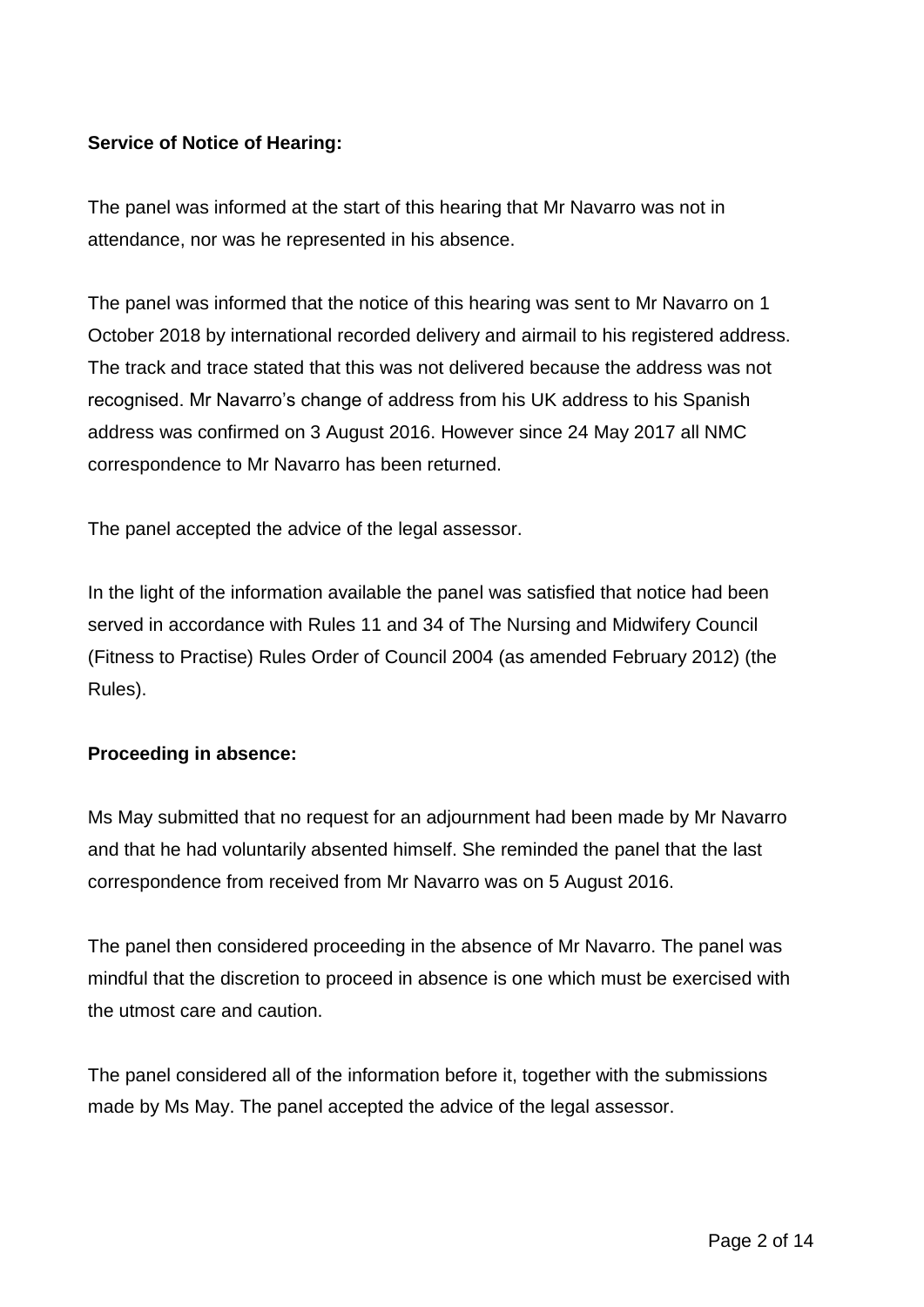Mr Navarro had been sent notice of today's hearing. The NMC's case officer sought confirmation on Mr Navarro's attendance today in an email dated 19 October 2018 and the panel was satisfied that he was or should be aware of today's hearing.

The panel therefore concluded that he had chosen voluntarily to absent himself. The panel had no reason to believe that an adjournment would result in Mr Navarro's attendance. The panel noted that the charges found proved relate to wide ranging nursing skills and a large number of patients. The panel further noted that this is a mandatory review as the current order is due to expire at the end of 7 December 2018. Having weighed the interests of Mr Navarro in regard to his attendance to the hearing with those of the NMC and the public interest in an expeditious disposal of this hearing the panel determined to proceed in Mr Navarro's absence.

### **Decision and reasons on review of the current order:**

The panel decided to impose a striking off order. This order will come into effect at the end of 7 December 2018 in accordance with Article 30 (1) of the Nursing and Midwifery Order 2001 (as amended) (the Order).

This is the third review of a suspension order, originally imposed by a panel of the Conduct and Competence Committee on 8 August 2016 for a period of 12 months. The current order is due to expire at the end of 7 December 2018.

The panel is reviewing the order pursuant to Article 30(1) of the Order.

The charges found proved, by way of admission, which resulted in the imposition of the substantive order were as follows:

"That you, whilst employed as a Staff Nurse by Peterborough and Stamford Hospitals NHS Foundation Trust at Peterborough City Hospital on Ward A9 (" the Ward") between 16 February 2015 and 5 October failed to demonstrate the standard of knowledge, skill and judgement required for practice without supervision as a Band 5 staff nurse in that: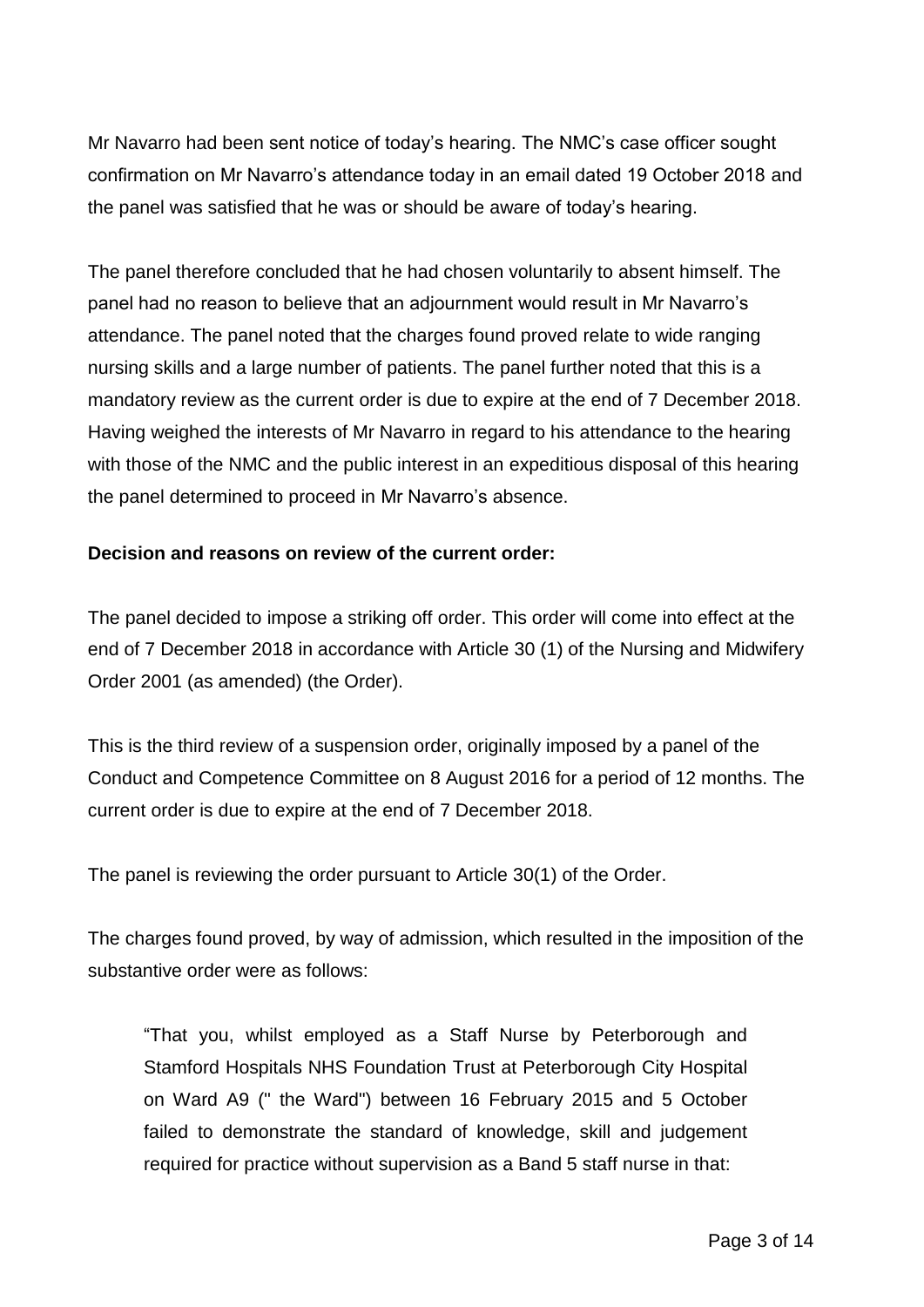- 1. On 14 April 2015 you did not ensure that Patient D had been washed.
- 2. On 8 May 2015:
	- 2.1. You did not check Patient S's observations prior to administering medication;
	- 2.2. You were not able to demonstrate that you understood the uses of the medication that you were administering to Patient S;
	- 2.3. You recorded Patient U's Glasgow Coma Score as 15 when it should have been 14;
	- 2.4. You did not complete the admissions booklet for Patient V;
	- 2.5. You were unable to show to Lesley Probert that you were aware of the process of a medication round.
- 3. On 11 May 2015:
	- 3.1. You did not communicate clinical information to a doctor in relation to concerns with Patient W's chest;
	- 3.2. Following a medical review of Patient W you did not action the treatment requested in an adequately timely manner.
- 4. On 12 May 2015:
	- 4.1. You attempted to administer Patient X with an incorrect number of Sinimet tablets;
	- 4.2. You did not check the identity of Patient Y against the Medication Administration Record that you were using;
	- 4.3. You dispensed another patient's medication for Patient Y.
- 5. On 25 May 2015:
	- 5.1. You did not use the emergency bell in an emergency situation;
	- 5.2. You used the emergency bell in a non-emergency situation;
	- 5.3. You were not aware that Co-codomol contained Paracetamol.
- 6. On 3 June 2015 you did not prioritise feeding patients over washing patients.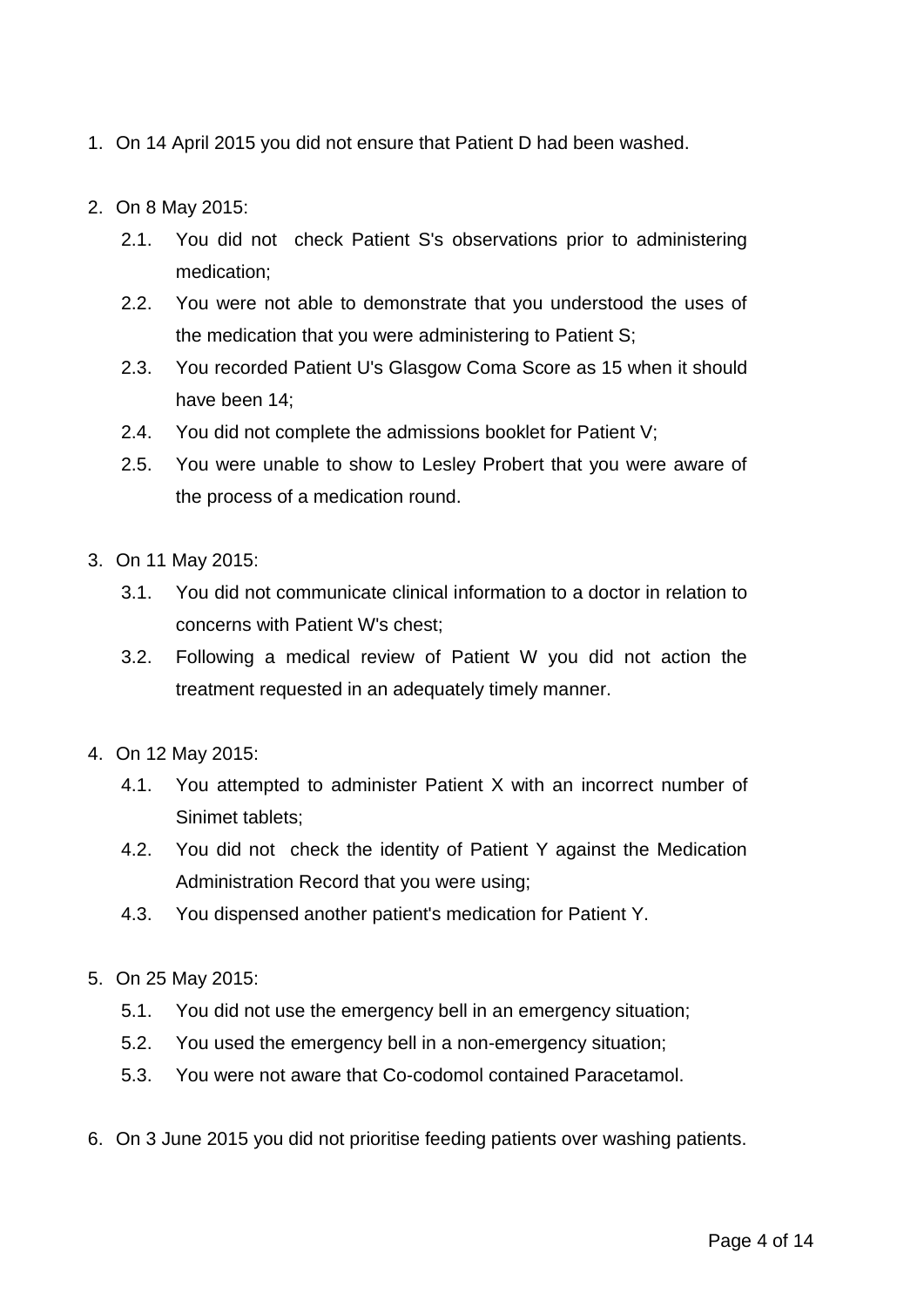- 7. On 14 June 2015:
	- 7.1. You did not ensure that you received a thorough handover;
	- 7.2. You took around one hour to carry out the morning medication round;
	- 7.3. You were not able to demonstrate knowledge of the uses of the medications that you were administering to your patients;
	- 7.4. You were not able to demonstrate an understanding of the reason(s) for reviewing a patient's observations prior to administering medication to them;
	- 7.5. You did not update care plans for your patients;
	- 7.6. You had to be reminded by Amy Williams to carry out observations for your patients throughout your shift;
	- 7.7. You were not able to complete Patient FF's fluid balance chart accurately;
	- 7.8. You did not call a doctor back after 15 minutes to attend Patient GG who was suffering from chest pain;
	- 7.9. You took around one hour and ten minutes to carry out the evening medication round.
- 8. On 25 June 2015:
	- 8.1. You left Patient AA in bed soaked in urine for around one hour;
	- 8.2. You attempted to change Patient AA's wound dressing whilst Patient AA was lying in a bed soaked in urine;
	- 8.3. You did not provide care to Patient E who was your allocated patient;
	- 8.4. You did not recognise the need for standard observations to be performed whilst undertaking neurological observations;
	- 8.5. You did not provide Patient G with oral fluids after Patient G had returned from a gastroscopy procedure;
	- 8.6. You did not update care plans for your patients;
	- 8.7. You were unable to recall basic information of your allocated patients including but not limited to the patients' names, reason(s) for admission to the Ward and plans for the patients' care;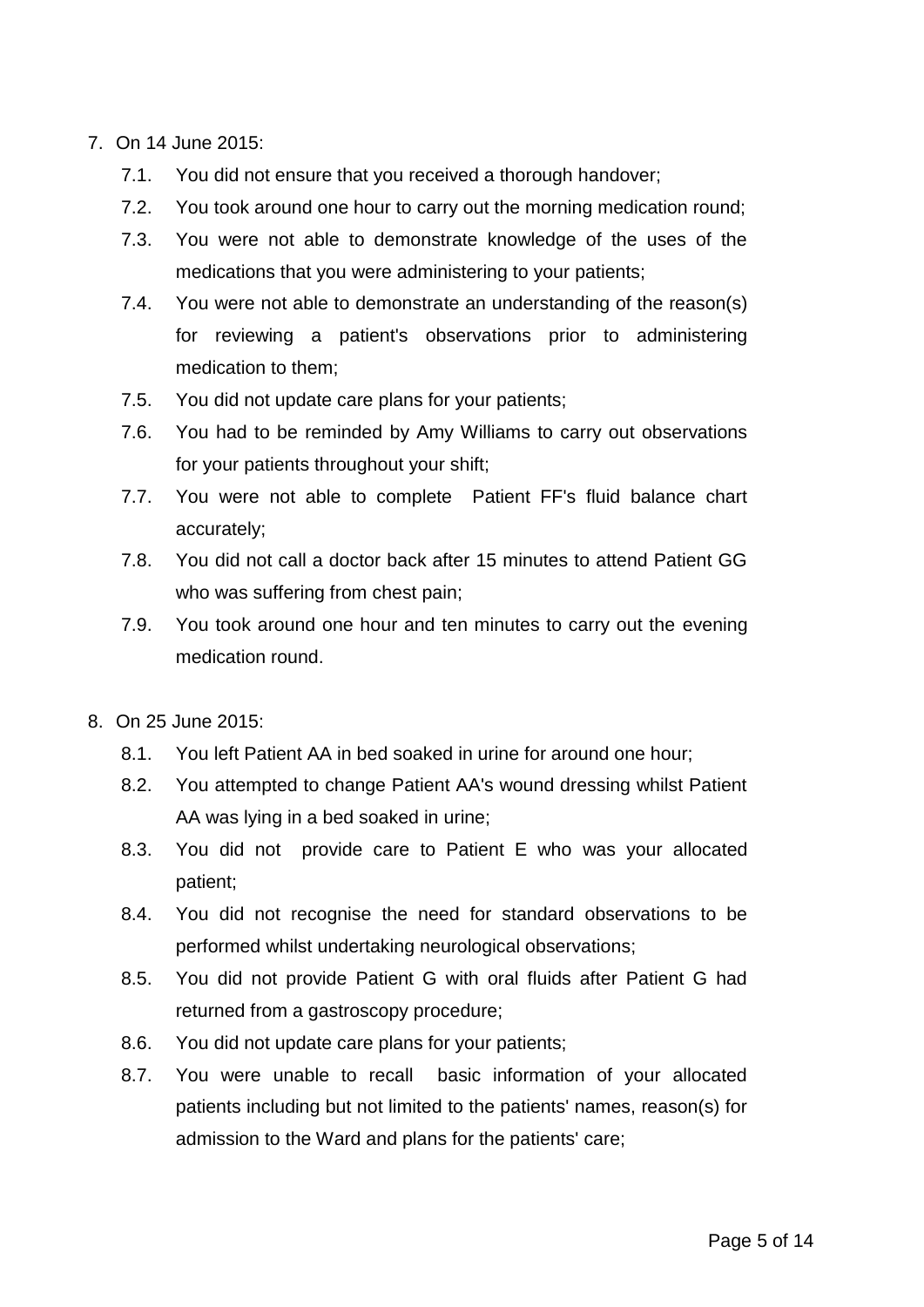- 8.8. You were not able to demonstrate knowledge of the basic medications that you were administering to your patients;
- 8.9. You attempted to leave Patient II whom you were feeding to start the dinner time medication round;
- 8.10. You attempted to leave the dinner time medication round to escort Patient JJ for an X-ray;
- 8.11. You were unable to complete Patient KK's fluid balance chart correctly;
- 8.12. You did not prioritise the completion of your patients' observations.
- 9. On 26 June 2015:
	- 9.1. You stated that you planned to take observations for your patients and then began to take observations for another nurse's patients;
	- 9.2. You planned to change Patient H's sacral dressing at a time that would have caused Patient H more discomfort than was necessary;
	- 9.3. You did not complete fluid balance charts correctly;
	- 9.4. You did not empty Patient I's catheter when required;
	- 9.5. You did not update the care plans for your patients.
- 10.On 29 June 2015 you did not use and/or maintain an Aseptic Non Touch Technique when attempting to change Patient BB's wound dressing.
- 11.On 30 June 2015 you did not attempt to clarify information that you did not understand that had been provided to you at handover.
- 12.On 7 July 2015:
	- 12.1. You were not able to show that you understood what would be an appropriate dressing for Patient J's wound;
	- 12.2. You began dressing Patient J's wound from mid-way down Patient J's arm;
	- 12.3. You did not complete fluid balance charts for your patients;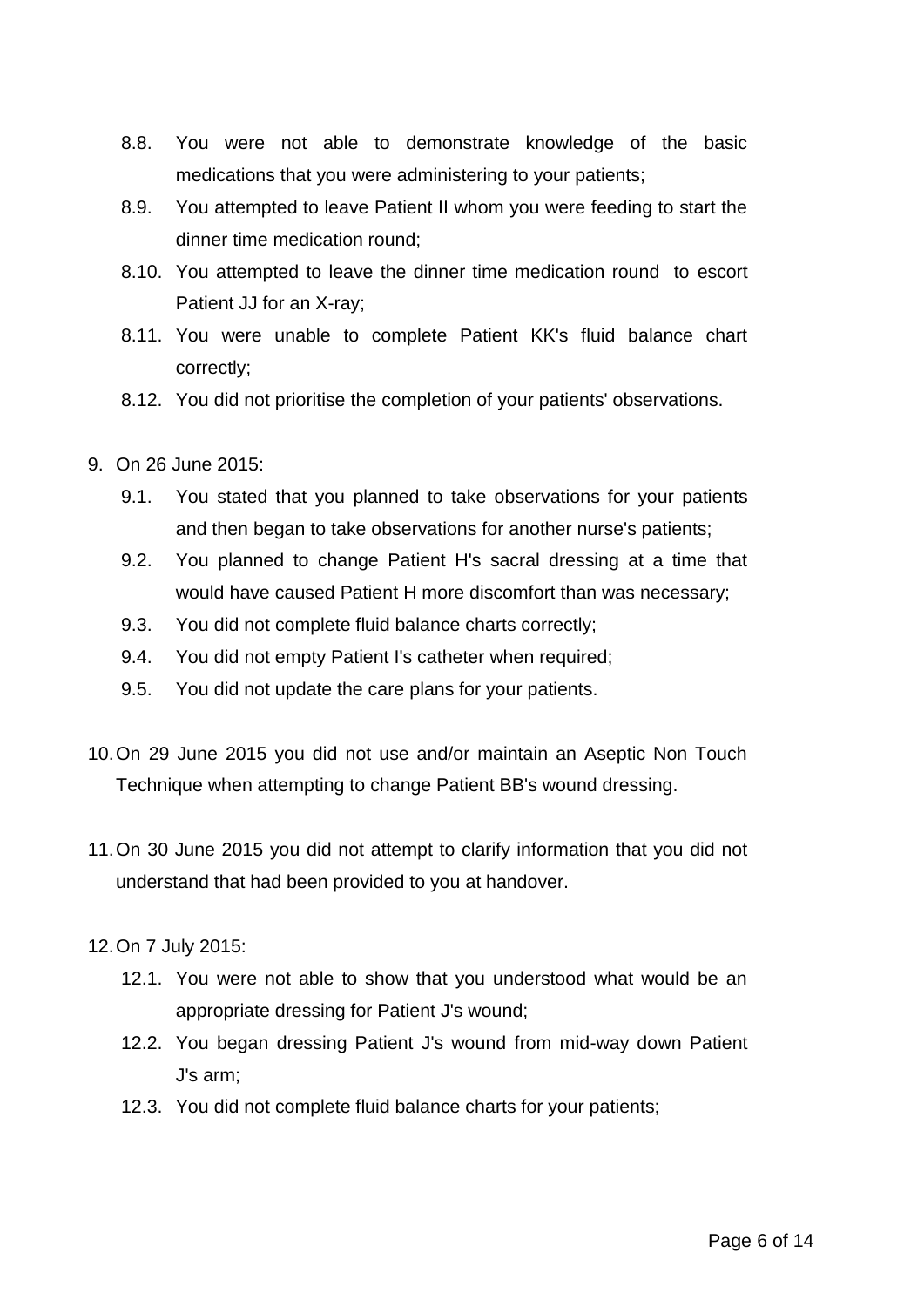12.4. When providing a handover for Patient K to another nurse you stated that Patient K was able sit in their chair with assistance when Patient K was bed bound;

13.On 12 July 2015:

- 13.1. You took six and a half hours to read Patient CC's clinical notes;
- 13.2. You could not provide Kirsty Ferguson with an adequate handover for Patient CC after reading Patient CC's clinical notes for six and a half hours;
- 13.3. You could not provide appropriate treatment for Patient CC when Patient CC complained of a headache.

14.On 15 July 2015:

- 14.1. You did not to use the prescribed wound dressing for Patient Q's wound;
- 14.2. You did not provide assistance to Patient L who was experiencing a vaso vagal episode.
- 15.On 18 July 2015 you attempted to have more Navorapid prescribed for Patient DD.
- 16.On 19 July 2015 you kept Patient DD in bed when Patient DD should have been mobilised.
- 17.On 22 July 2015:
	- 17.1. You were not able to show that you understood that when 100ml of fluid per hour was being infused that 100ml of fluid would not have been infused from 10:00 to 10:05.
	- 17.2. You performed an Electrocardiogram on Patient M because Patient M had low blood pressure;
	- 17.3. You did not update Patient M's care plan in a timely manner;
	- 17.4. You did not update Patient M's risk assessment;
	- 17.5. You did not update Patient M's fluid balance chart.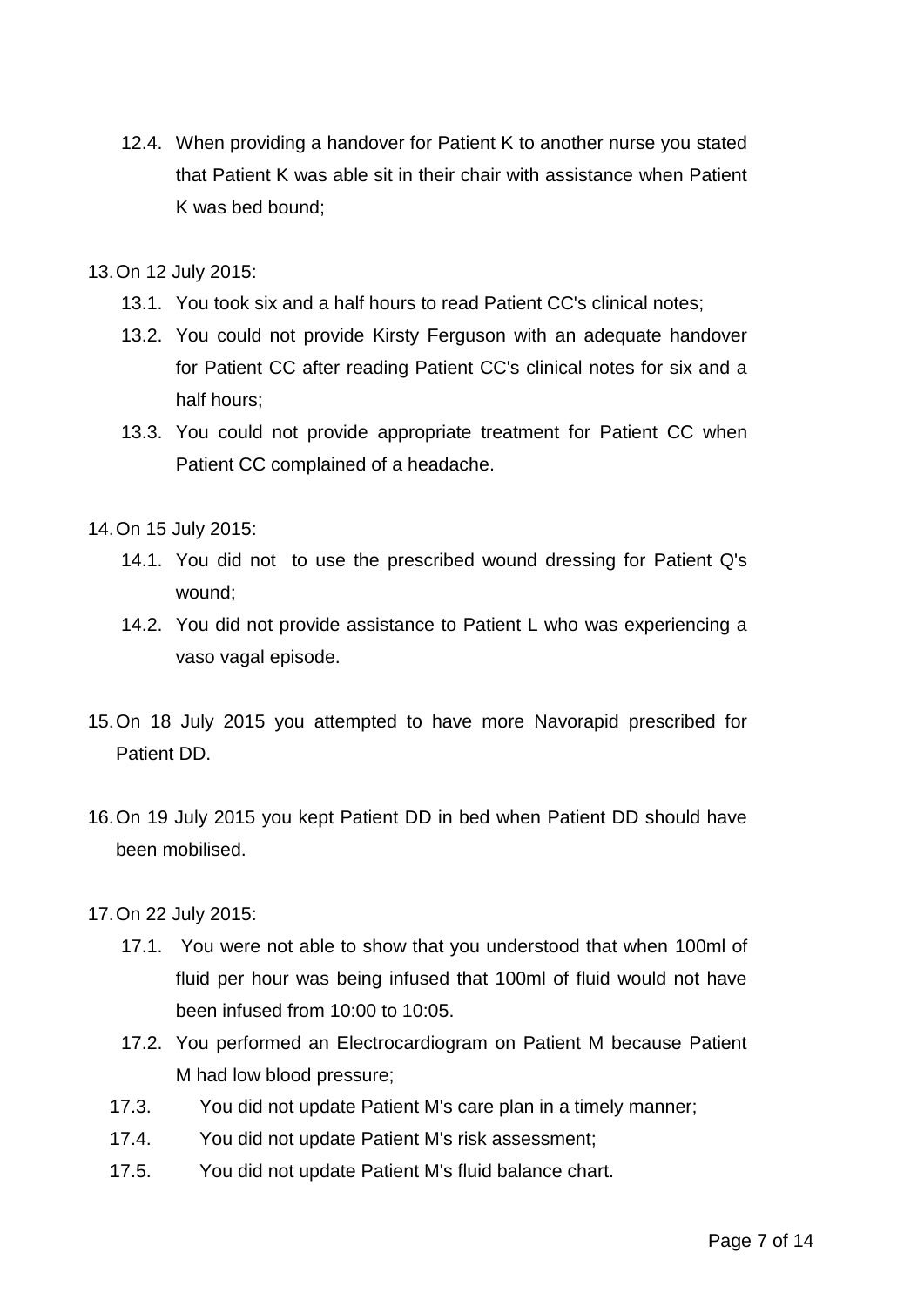- 18.On an unknown date you did not provide appropriate care to Patient A when Patient A had a nose bleed.
- 19.On an unknown date you were unable to recognise that Patient B needed to be re-cannulated in order for Patient B to continue receiving anti-biotics.
- 20.On an unknown date you did not assist Patient O when Patient O had fallen.
- 21.On an unknown date you did not take any steps to assist Patient P when Patient P had an altercation with another patient.
- 22.On an unknown date you hoisted Patient HH alone and did not stop when Amy Williams told you that you needed to do this with another person.
- 23.On unknown dates you demonstrated a poor aseptic technique in that you would lean on dressing trolleys and/or would not clean dressing trolleys.
- 24.On an unknown date:
	- 24.1. You handed over to another nurse that Patient R required more fluids when Patient R was showing signs of fluid overload.
	- 24.2. You did not perform a bladder scan when Patient R had not passed urine for 12 hours.

And, in light of the above, your fitness to practise is impaired by reason of your lack of competence."

The second reviewing panel determined the following with regard to impairment:

"Regarding Mr Navarro's insight and remediation, the panel noted that the previous panel found that "there is no evidence of remorse, insight or any subsequent remediation." At this hearing the panel was not provided with any new evidence regarding these matters as Mr Navarro had not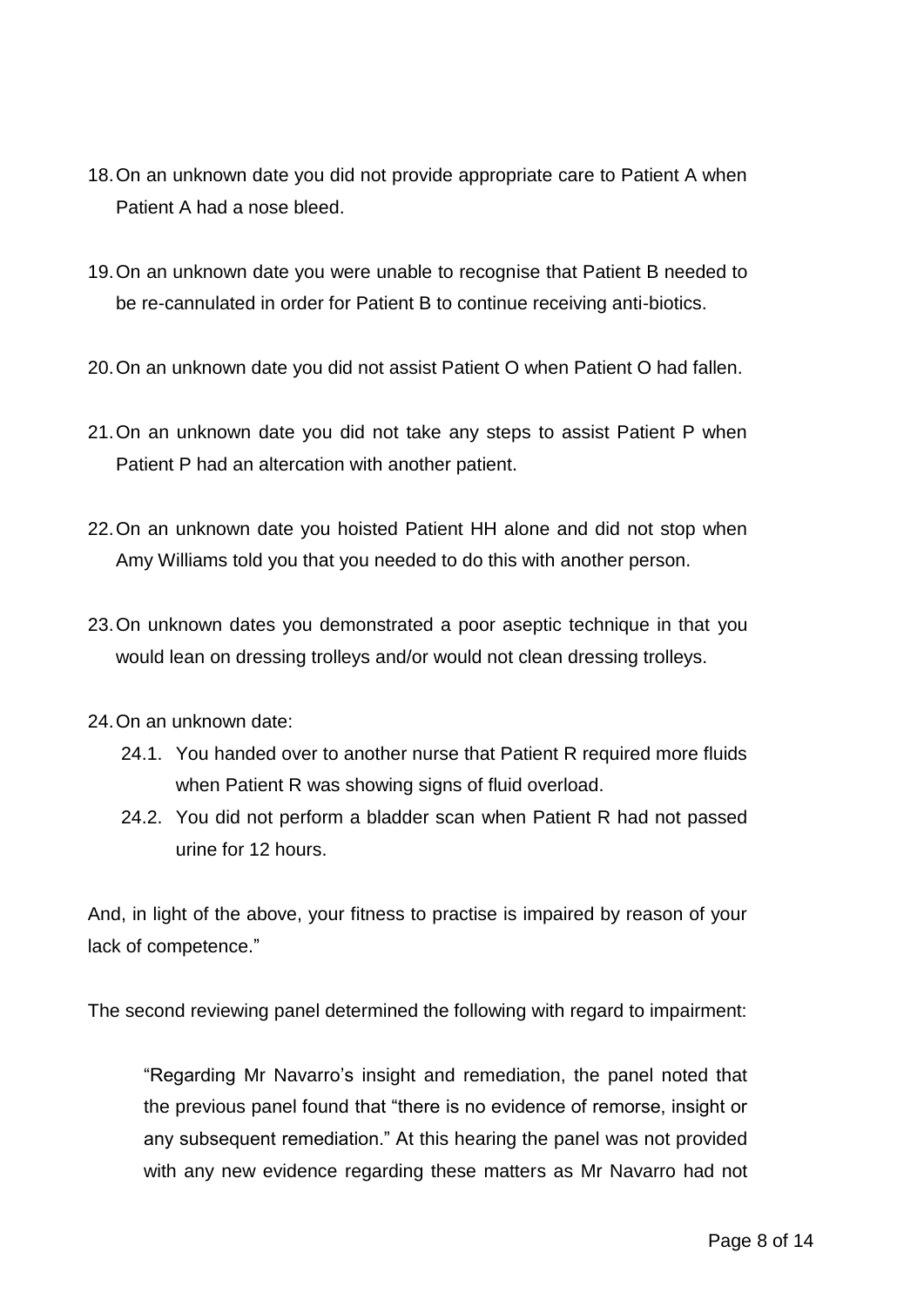engaged. Accordingly, the panel found that the position had not changed and concluded that Mr Navarro still has no remorse, no insight and has not remediated his failings, and in light of this there remains a risk of repetition.

The panel therefore decided that a finding of continuing impairment is necessary on the grounds of public protection.

The panel had borne in mind that its primary function was to protect patients and the wider public interest which includes maintaining confidence in the nursing profession and upholding proper standards of conduct and performance. The panel was of the view that Mr Navarro's failings were wide ranging and in some cases related to basic nursing practice. The panel considered that by not engaging with these proceedings, Mr Navarro has demonstrated an unwillingness to comply with his regulator. Accordingly, the panel determined that, in this case, a finding of continuing impairment on public interest grounds is required.

For these reasons, the panel finds that Mr Navarro's fitness to practise remains impaired."

The second reviewing panel determined the following with regard to sanction:

**"**In light of Mr Navarro's lack of engagement, his decision not to have regard to the two previous panel's recommendations, and the absence of any evidence of insight or remediation, the panel concluded that no workable conditions of practice could be formulated in this case, which would protect the public or satisfy the wider public interest.

In determining whether a suspension order is the appropriate sanction the panel noted that this case involved serious wide ranging clinical failings. Mr Navarro has displayed attitudinal concerns and his lack of engagement suggest a further period of suspension, although would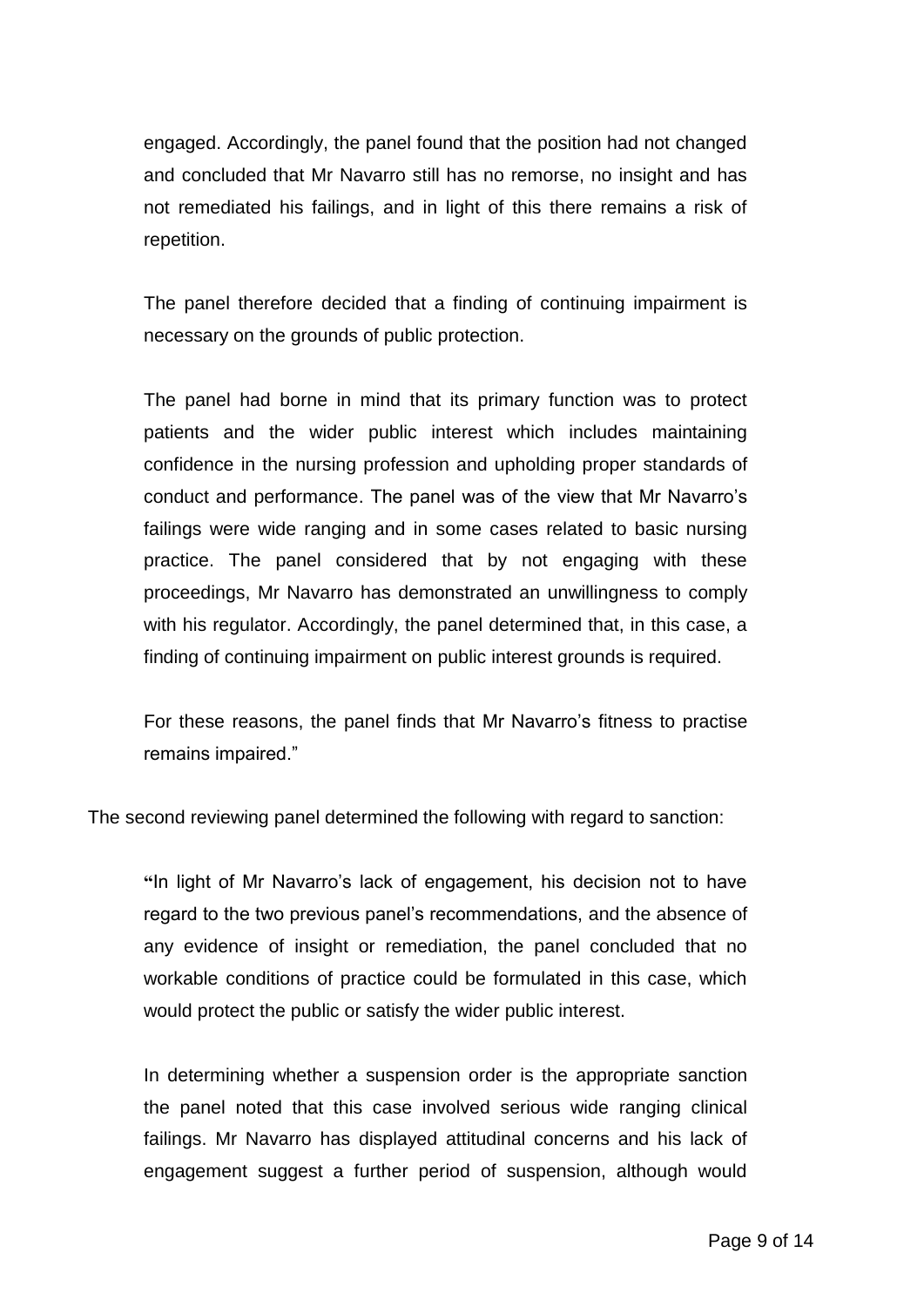protect the public, would serve a limited purpose as Mr Navarro has made no suggestion that he is willing to engage or remediate his conduct.

However, before deciding whether to impose a suspension order the panel considered carefully the issue of whether a striking-off order was available to it. The panel took into account the dicta in the case of Okeke v Nursing and Midwifery Council [2013] EWHC 714 (Admin) and the advice of the legal assessor. It also noted the position on the public NMC website although it did not consider itself bound by what is just a further interpretation of the law.

This is such a serious case of lack of competence and complete lack of subsequent engagement that the panel would, had the legal position been clear, have moved to impose a striking-off order as the sanction. However, despite recognising the cost which will be inherent in having a further meeting or hearing, the panel decided to extend the period of suspension by a further three months from the expiry of the current order."

### **Decision on current fitness to practise:**

The panel has considered carefully whether Mr Navarro's fitness to practise remains impaired. Whilst there is no statutory definition of fitness to practise, the NMC has defined fitness to practise as a registrant's suitability to remain on the register without restriction. In considering this case, the panel has carried out a comprehensive review of the order in light of the current circumstances. It has noted the decision of the last panel. However, it has exercised its own judgment as to current impairment.

The panel has had regard to all of the documentation before it. It has taken account of the submissions made by Ms May on behalf of the NMC.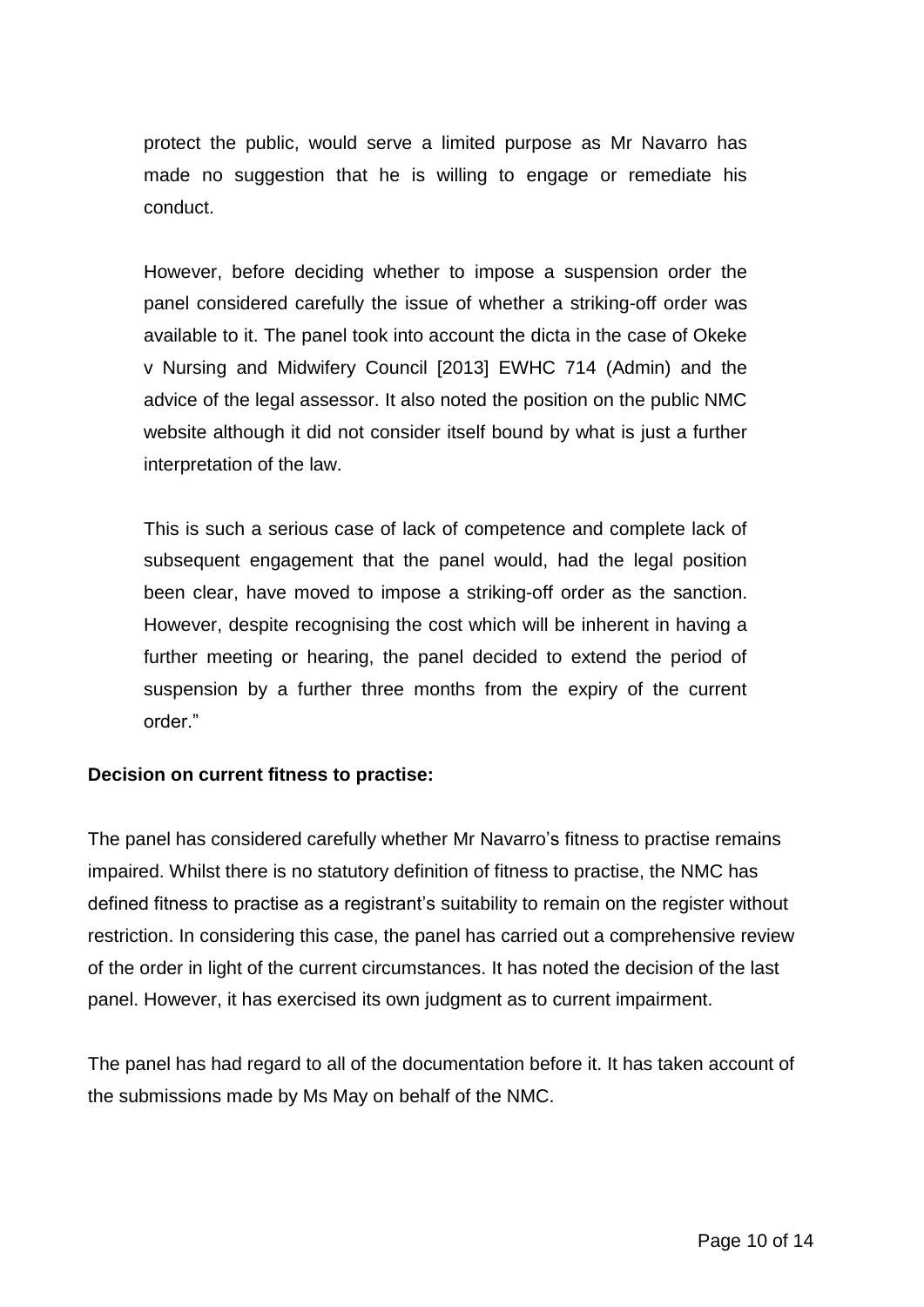Ms May provided a background of the case to the panel. She submitted that there has been no change in circumstances and Mr Navarro has continued to fail to engage in the NMC proceedings.

Ms May submitted that after the substantive hearing which concluded in August 2016, Mr Navarro was advised in writing as to what a reviewing panel may be assisted by when determining his current fitness to practise. Ms May submitted that Mr Navarro has failed to comply with all of the recommendations made by the substantive hearing and that he has not addressed the concerns found proved. Ms May submitted that in the absence of any insight or remediation, the risk of repetition of the admitted behaviour remains.

Ms May referred the panel to the previous panel's decision on 17 August 2018 where it states that:

"This is such a serious case of lack of competence and complete lack of subsequent engagement that the panel would, had the legal position been clear, have moved to impose a striking-off order as the sanction."

In light of this, Ms May invited the panel to give careful consideration to the previous panel's comments but reminded the panel that this is a matter for its independent judgment.

The panel heard and accepted the advice of the legal assessor.

In reaching its decision, the panel was mindful of the need to protect the public, maintain public confidence in the profession and to declare and uphold proper standards of conduct and performance.

The panel considered whether Mr Navarro's fitness to practise remains impaired. The panel noted the recommendations made by the substantive hearing panel and the subsequent reviewing panels as to what steps Mr Navarro could take to remedy the misconduct and impairment identified. The panel reminded itself that the charges found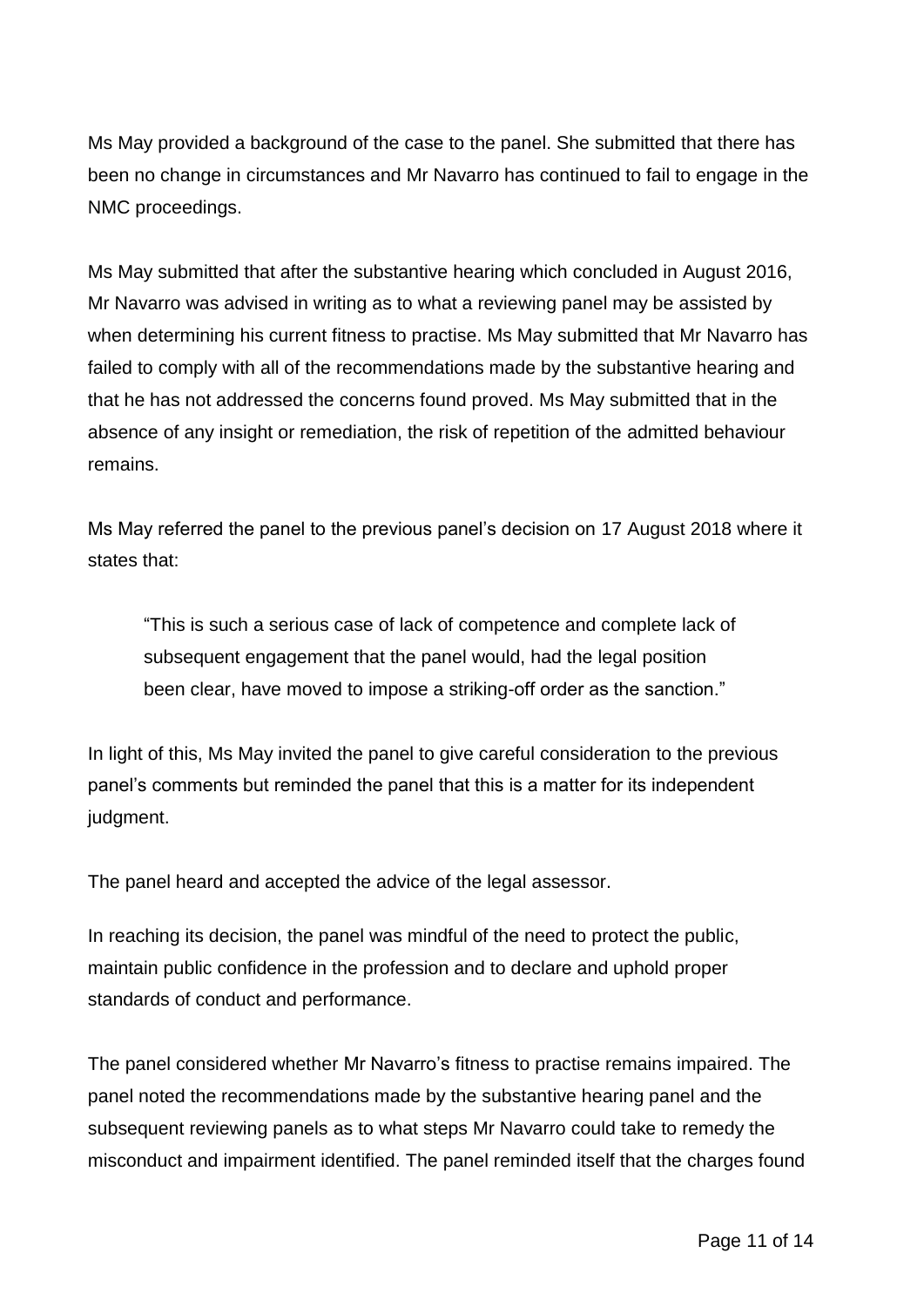in Mr Navarro's nursing practice were potentially remediable. However the panel noted his attitudinal issues and unwillingness to remedy his failures.

The panel noted that the previous panel on 17 August 2018, decided to impose a further suspension order for a period of 3 months to allow Mr Navarro a further and potentially final opportunity to provide any further evidence of remediation. Despite this, today's panel had no evidence before it of Mr Navarro's insight and remediation nor any compliance with these recommendations nor of his ability to be able to practise safely as a nurse. In light of these failings, the panel determined that there remains a high risk of repetition of the lack of competence found proved and that Mr Navarro remains impaired on public protection grounds.

The panel bore in mind that its primary function was to protect patients and the wider public interest which includes maintaining confidence in the nursing profession and upholding proper standards of conduct and performance. The panel determined that, in this case, a finding of continuing impairment on the grounds of public interest as well as on public protection grounds is justified.

For these reasons, the panel finds that Mr Navarro's fitness to practise remains impaired.

### **Determination on sanction:**

Having found Mr Navarro's fitness to practise currently impaired, the panel then considered what, if any, sanction it should impose in this case. The panel noted that its powers are set out in Article 29 of the Order. The panel has also taken into account the NMC's Sanctions Guidance (SG) and has borne in mind that the purpose of a sanction is not to be punitive, though any sanction imposed may have a punitive effect.

The panel noted the aggravating and mitigating features at the substantive hearing in August 2016. The panel noted that the lack of patient harm was listed as a mitigating factor at that point. This panel was of a different view and thought that potential for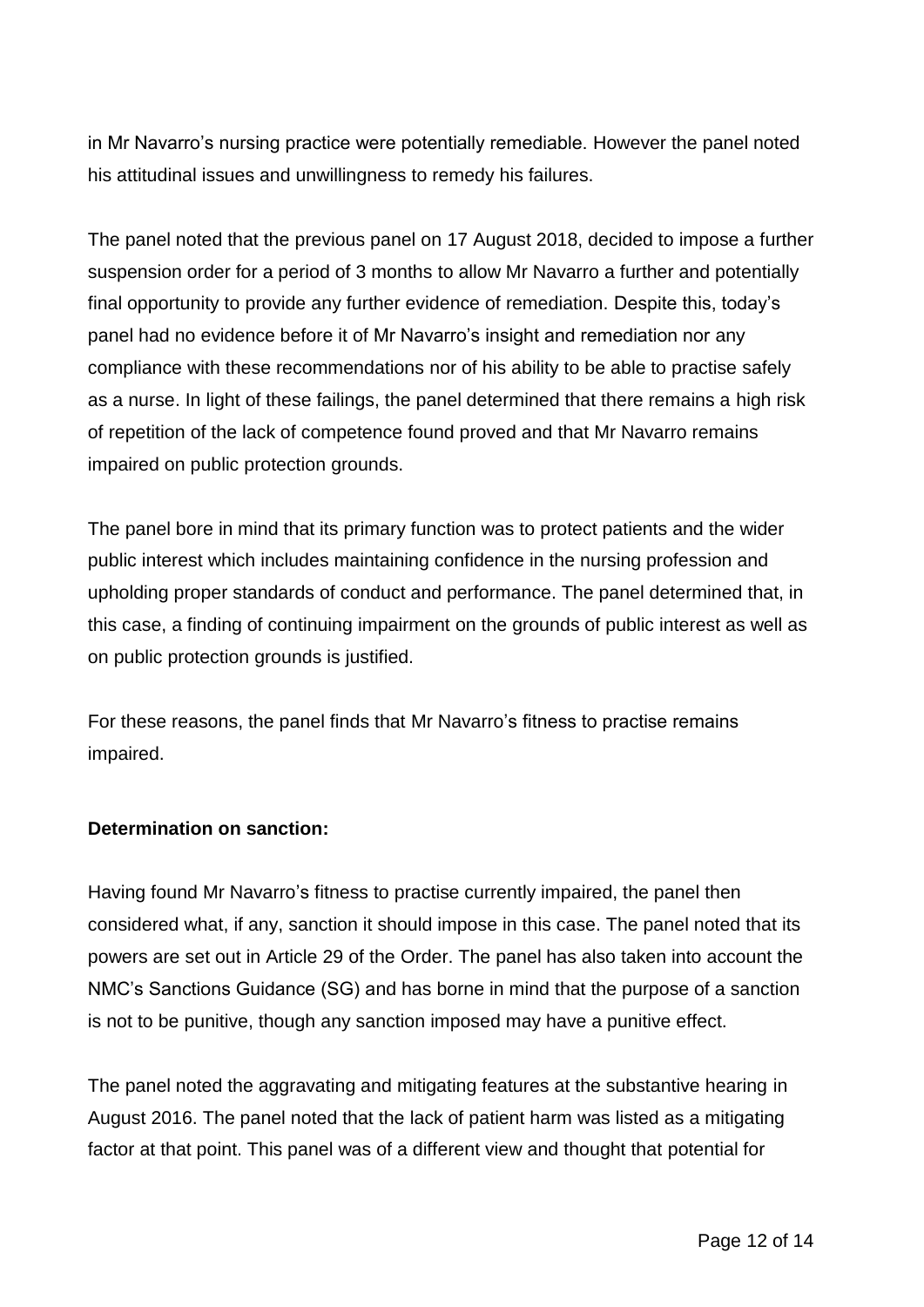patient harm was significant. It noted that Mr Navarro's consistent lack of engagement is a further aggravating feature of his case.

The panel first considered whether to take no further action but concluded that this would be inappropriate in light of the risks identified and the persistent lack of engagement by Mr Navarro.

The panel then considered whether to impose a caution but concluded that it would be neither proportionate nor in the public interest to impose a caution order. The lack of competence and risk to patients and public is too serious in this case.

The panel next considered the imposition of a conditions of practice order and reviewed the SG. It noted that several points in the SG were engaged making this an unsuitable sanction. Specifically, the panel found that Mr Navarro has failed to engage with the recommendations made by previous panels and that there is evidence of Mr Navarro's general incompetence as a nurse. The panel further determined that there is evidence of Mr Navarro's attitudinal problems. This is exacerbated further by his persistent lack of insight into the seriousness of his actions or their consequences.

The panel next considered imposing a further suspension order. The panel determined that Mr Navarro has continued to demonstrate a persistent lack of insight into his failings and that there is evidence of his attitudinal problems. The panel determined that a further period of suspension would not serve any useful purpose in all of the circumstances, particularly when considering Mr Navarro's complete lack of compliance with the NMC's recommendations as to remediation and his failure to engage with the NMC since 2016.

The panel bore in mind that despite extensive support and training from the Trust and his colleagues Mr Navarro continued to fail to remediate his practice and has demonstrated a persistent lack of insight into his failings. The panel noted that Mr Navarro had been subject to a suspension order for a period of over 2 years and during this time he has failed to engage with his regulator or shown any insight or remediated his practice. The panel determined that the seriousness of this case is incompatible with